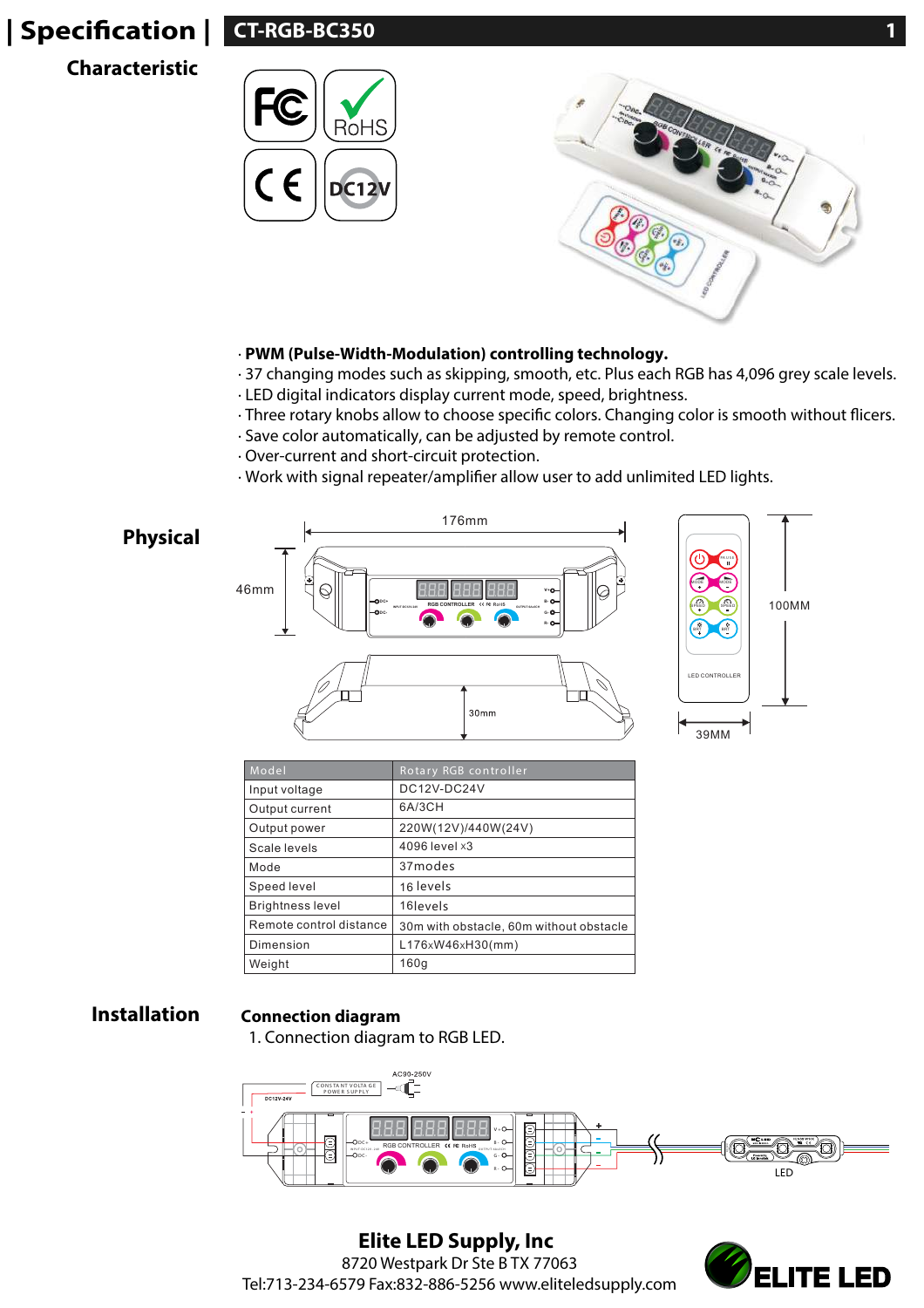# **| Specication | CT-RGB-BC350 2**

**Installation (Continued)**

2. Connection diagram to RGB LED with signal repeater/amplifier.



## **Operation Instructions**

Three color rotary knobs output from 0-100% dimming on each color Red, Green and Blue. Giving user the option of over 16 million color choices with digital display to specify the exact brightness level. Digital display also indicates current mode, speed and brightness level when Dynamic mode is active.



When it is overload or short-circuits, the controller automatically stops output, The indicator blinks "ERR" as above.

**Elite LED Supply, Inc** 8720 Westpark Dr Ste B TX 77063 Tel:713-234-6579 Fax:832-886-5256 www.eliteledsupply.com